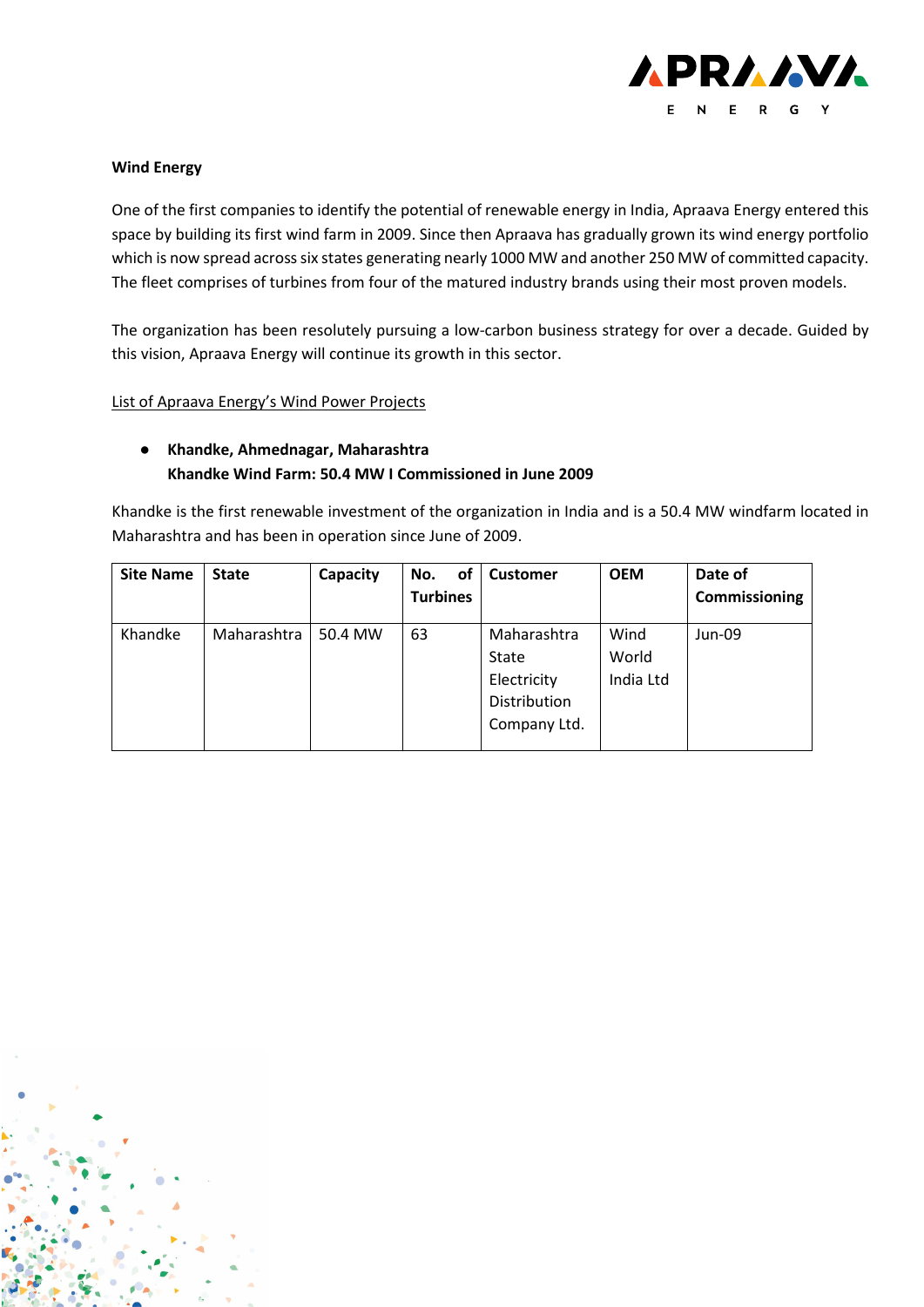

# ● **Theni, Tamil Nadu Theni Wind Farm: 99 MW I Commissioned in July 2010**

Theni, located in the Theni district in Tamil Nadu, is a 99MW wind farm which has been in operation since July of 2010.

| <b>Site Name</b> | <b>State</b> | Capacity | No.<br>оf<br><b>Turbines</b> | <b>Customer</b>                              | <b>OEM</b> | Date of<br>Commissioning |
|------------------|--------------|----------|------------------------------|----------------------------------------------|------------|--------------------------|
| Theni            | Tamil Nadu   | 99 MW    | 60                           | Nadu<br>Tamil<br>Electricity<br><b>Board</b> | Vestas     | Jul-10                   |

# ● **Saundatti, Hubli, Karnataka Saundatti Wind Farm: 72 MW I Commissioned in December 2010**

Saundatti, located in Belgaum district of Karnataka, is a 72MW windfarm which has been in operation since December 2010.

| <b>Site Name</b> | <b>State</b> | Capacity | of<br>No.<br><b>Turbines</b> | <b>Customer</b>                                    | <b>OEM</b>                 | Date of<br>Commissioning |
|------------------|--------------|----------|------------------------------|----------------------------------------------------|----------------------------|--------------------------|
| Saundatti        | Karnataka    | 72 MW    | 90                           | Bangalore<br>Electricity<br>Supply<br>Company Ltd. | Wind<br>World<br>India Ltd | $Dec-10$                 |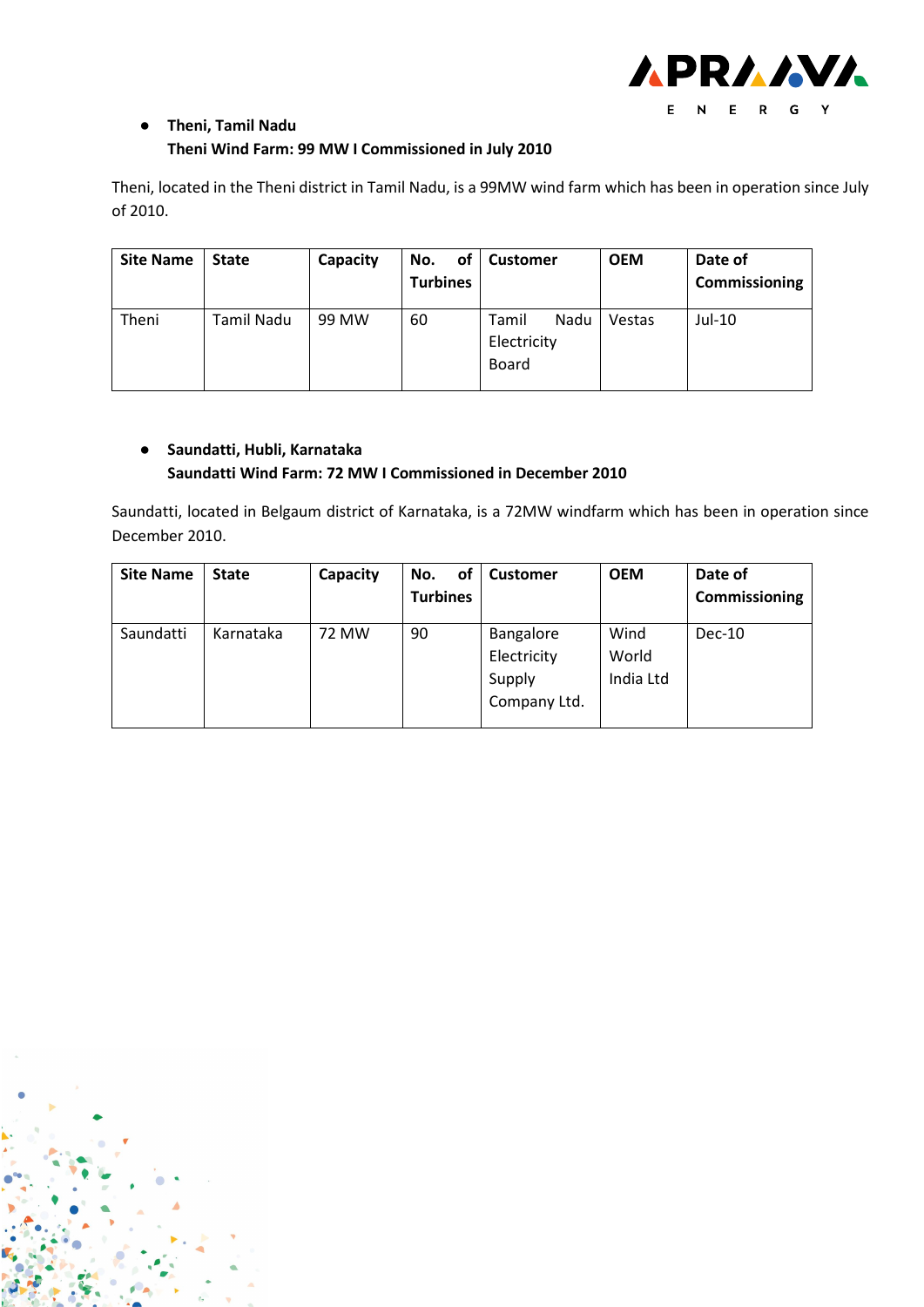

# ● **Samana, Jamnagar & Rajkot, Gujarat Samana Wind Farm: 100.8 MW I Commissioned in January 2011**

Samana located in Jamnagar and Rajkot district of Gujarat is a 100.8 MW wind farm which has been in operation since January 2011.

| <b>Site Name</b> | <b>State</b> | Capacity | <b>of</b><br>No.<br><b>Turbines</b> | <b>Customer</b>                                                      | <b>OEM</b>                 | Date of<br>Commissioning |
|------------------|--------------|----------|-------------------------------------|----------------------------------------------------------------------|----------------------------|--------------------------|
| Samana           | Gujarat      | 100.8 MW | 126                                 | Urja<br>Gujarat<br>Nigam<br>Vikas<br>Ltd. & Torrent<br>Power Limited | Wind<br>World<br>India Ltd | $Jan-11$                 |

### ● **Harapanahalli, Davangere, Karnataka Hara Wind Farm: 39.6 MW I Commissioned in February 2011**

Harapanhalli, located in Bellary District of Karnataka, is a 39.6MW wind farm which has been in operation since February 2011.

| <b>Site Name</b> | <b>State</b> | Capacity | No.<br>οf<br><b>Turbines</b> | <b>Customer</b>                                    | <b>OEM</b>    | Date of<br>Commissioning |
|------------------|--------------|----------|------------------------------|----------------------------------------------------|---------------|--------------------------|
| Harapanahalli    | Karnataka    | 39.6 MW  | 24                           | Bangalore<br>Electricity<br>Supply<br>Company Ltd. | <b>Vestas</b> | $Feb-11$                 |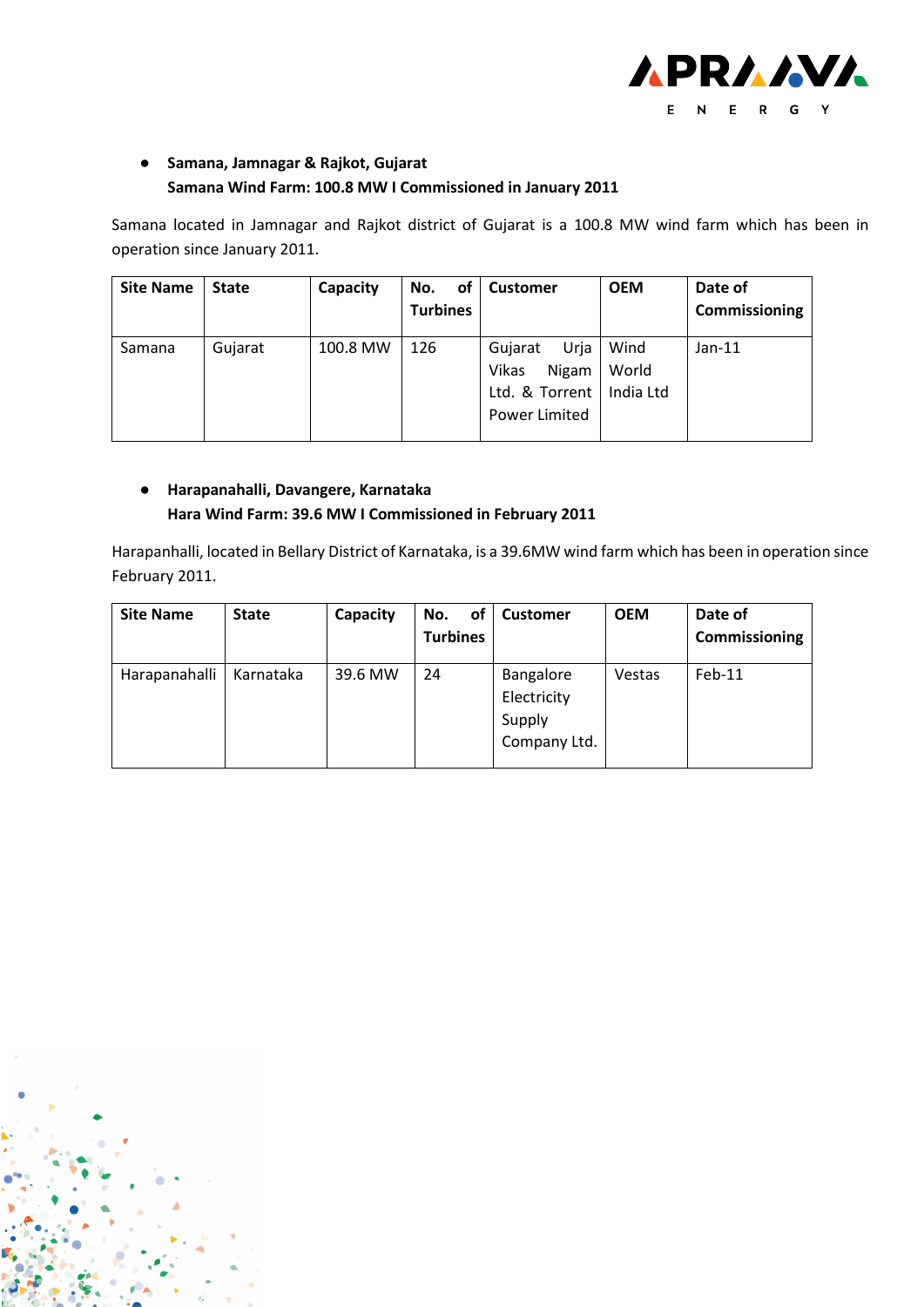

### ● **Sipla, Jaisalmer, Rajasthan Sipla Wind Farm: 50.4 MW I Commissioned in March 2013**

Sipla wind farm, located in Jaisalmer, Rajasthan is a 50.4MW wind farm which has been in operation since March 2013.

| <b>Site Name</b> | <b>State</b> | Capacity | of<br>No.       | <b>Customer</b>                                                                           | <b>OEM</b>                 | Date of       |
|------------------|--------------|----------|-----------------|-------------------------------------------------------------------------------------------|----------------------------|---------------|
|                  |              |          | <b>Turbines</b> |                                                                                           |                            | Commissioning |
| Sipla            | Rajasthan    | 50.4 MW  | 63              | Jodhpur<br>Vitran<br>Vidyut<br>Nigam<br>Ltd;<br>Ajmer<br>Vidyut<br>Nigam<br>Vitran<br>Ltd | Wind<br>World<br>India Ltd | $Mar-13$      |

### ● **Andhra Lake, Pune, Maharashtra Andhra Lake Wind Farm: 106.4 MW I Commissioned in March 2012**

Andhra Lake, located in Pune district of Maharashtra, is a 106.4MW wind farm which has been in operation since March 2012.

| <b>Site Name</b> | <b>State</b> | Capacity | of<br>No.       | <b>Customer</b>                                                     | <b>OEM</b>                 | Date of       |
|------------------|--------------|----------|-----------------|---------------------------------------------------------------------|----------------------------|---------------|
|                  |              |          | <b>Turbines</b> |                                                                     |                            | Commissioning |
| Andhra           | Maharashtra  | 106.4 MW | 133             | Maharashtra<br>State<br>Electricity<br>Distribution<br>Company Ltd. | Wind<br>World<br>India Ltd | $Mar-12$      |

#### ● **Mahidad, Rajkot, Gujarat Mahidad Wind Farm: 50.4 MW I Commissioned in March 2014**

Mahidad wind farm, located in the Surendranagar and Rajkot District, is a 50.4 MW windfarm which has been in operation since March 2014.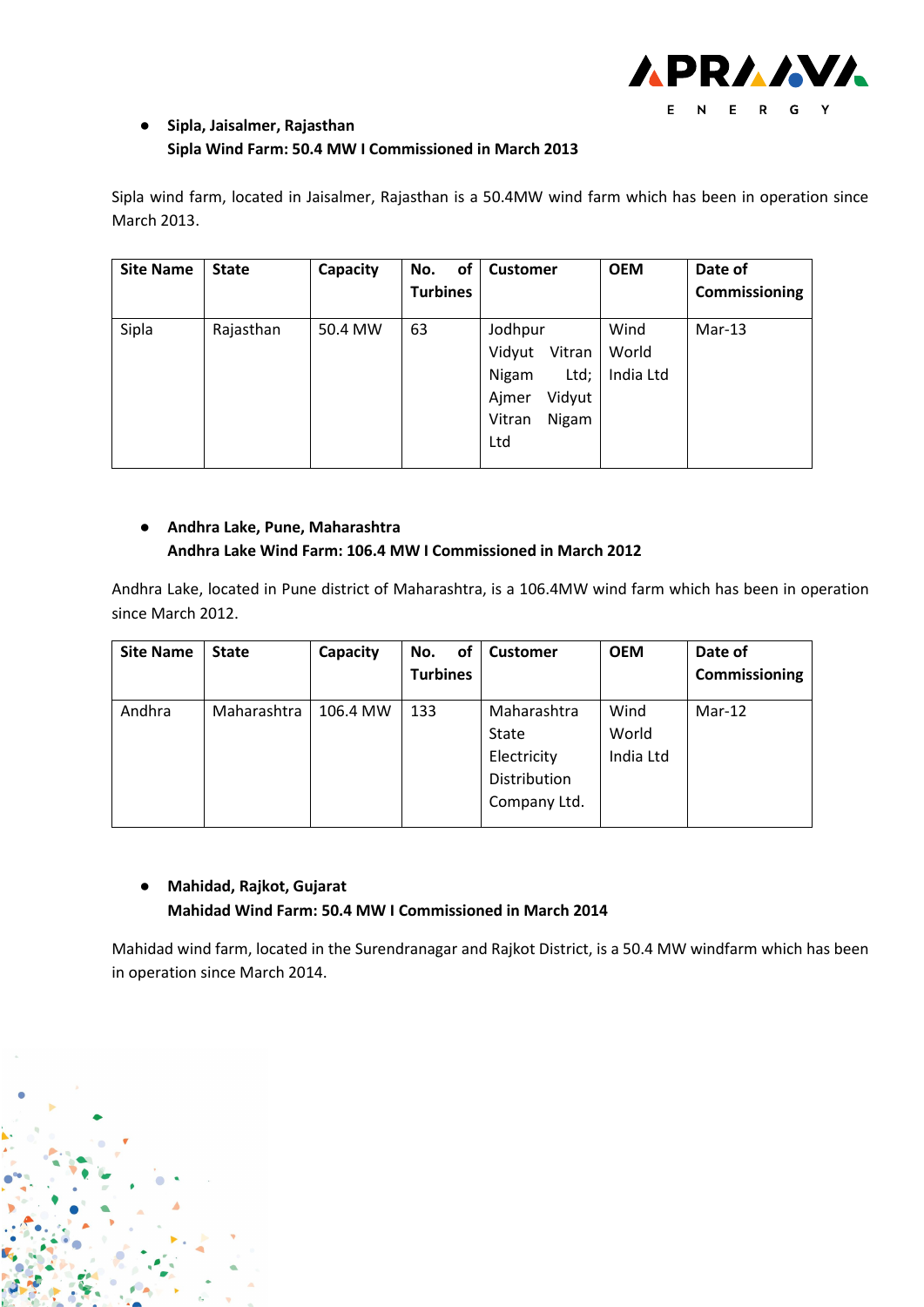

| <b>Site Name</b> | <b>State</b> | Capacity | <b>of</b><br>No.<br><b>Turbines</b> | <b>Customer</b>                           | <b>OEM</b>                 | Date of<br>Commissioning |
|------------------|--------------|----------|-------------------------------------|-------------------------------------------|----------------------------|--------------------------|
| Mahidad          | Gujarat      | 50.4 MW  | 63                                  | Urja<br>Gujarat<br>Vikas<br>Nigam<br>Ltd. | Wind<br>World<br>India Ltd | $Mar-14$                 |

#### ● **Jath, Sangli, Maharashtra Jath Wind Farm: 60 MW I Commissioned in March 2014**

Jath, located in the Sangli district of Maharashtra, is a 60MW wind farm which has been in operation since March of 2014.

| <b>Site Name</b> | <b>State</b> | Capacity | of<br>No.<br><b>Turbines</b> | <b>Customer</b>                                                     | <b>OEM</b>        | Date of<br>Commissioning |
|------------------|--------------|----------|------------------------------|---------------------------------------------------------------------|-------------------|--------------------------|
| Jath             | Maharashtra  | 60 MW    | 30                           | Maharashtra<br>State<br>Electricity<br>Distribution<br>Company Ltd. | Siemens<br>Gamesa | $Mar-14$                 |

# ● **Bhakrani, Jaisalmer, Rajasthan Bhakrani Wind Farm: 102.4 MW I Commissioned in July 2015**

Bhakrani wind farm located in Jaisalmer, Rajasthan is a 102.4MW wind farm which has been in operation since July 2015.

| <b>Site Name</b> | <b>State</b> | Capacity | of<br>No.<br><b>Turbines</b> | <b>Customer</b>                                                                       | <b>OEM</b>                 | Date of<br><b>Commissioning</b> |
|------------------|--------------|----------|------------------------------|---------------------------------------------------------------------------------------|----------------------------|---------------------------------|
| Bhakrani         | Rajasthan    | 102.4 MW | 128                          | Vidyut<br>Jaipur<br>Nigam<br>Vitran<br>Ltd;<br>Ajmer<br>Vidyut<br>Vitran<br>Nigam Ltd | Wind<br>World<br>India Ltd | Jul-15                          |